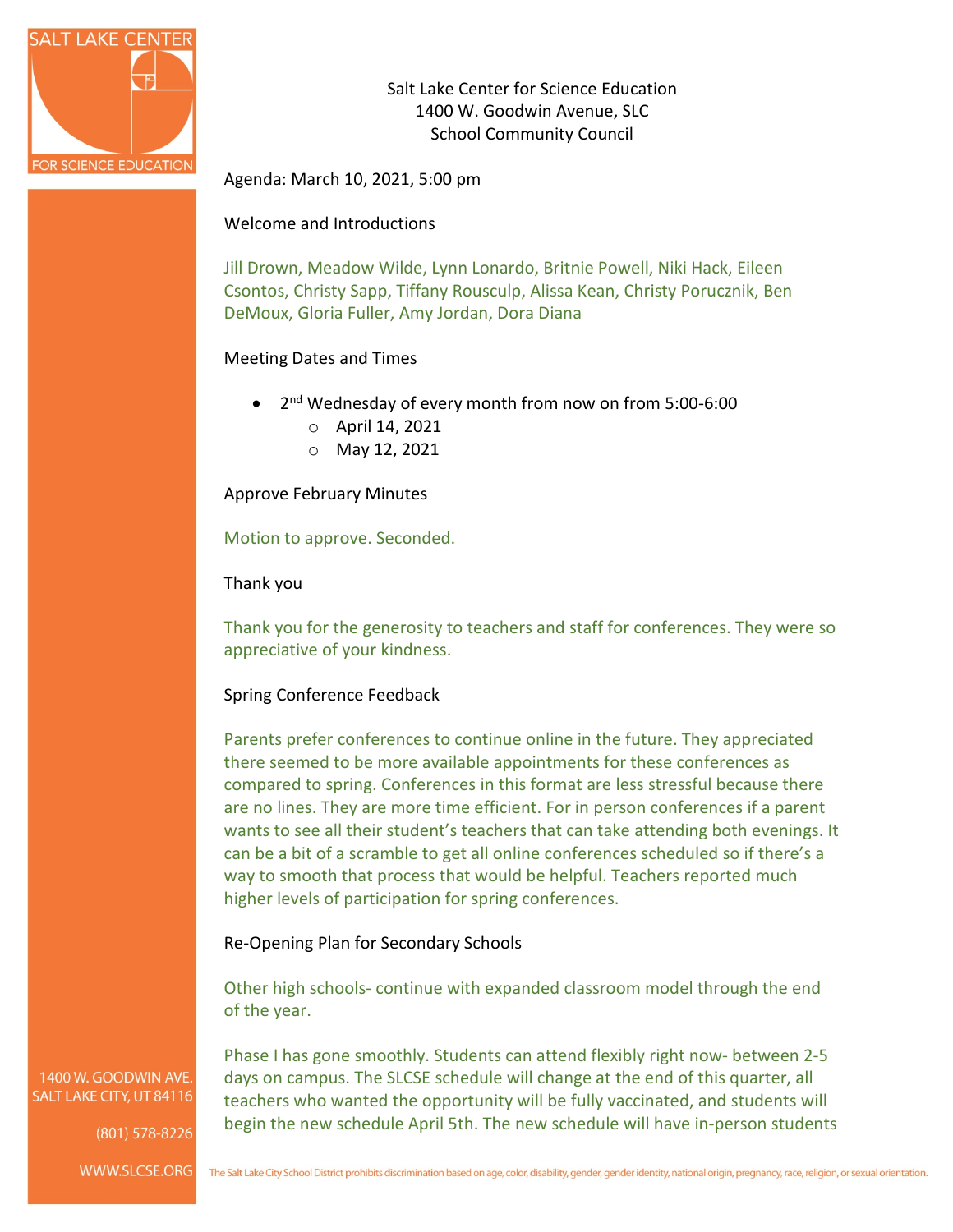attending live classes with their teacher (not through Zoom) in the mornings and completing asynchronous work through Canvas in the afternoon. Remote learning students will complete asynchronous work through Canvas in the morning and attend their live classes through Zoom in the afternoon.

Class sizes online should remain similar to what they are now though there may be some fluctuating students if in-person students are moved to quarantine.

#### Board Check-in

No board member present.

### LAND Trust Plan

Plan and goal briefly reviewed.

Roll Call Vote

Jill Drown Yes Lynn Lonardo Yes Britnie Powell Yes Amy Jordan Yes- over the phone Niki Hack Yes Dora Diana Yes Smaragda Halilovic Yes- not during meeting but outside of meeting in-person Joan Burke-Yes Bonnie Starr Absent and unable to reach Christy Sapp Yes Christy Poruznik Yes Alissa Kean Yes Meadow Wilde Yes Ephraim Burke Yes- over the phone Sue Ashdown Yes- over the phone Maria Barajas Absent and unable to reach Luisa Becerra Yes- over the phone Gloria Fuller Yes Ashley Paulsen Yes- over the phone Joan Burke Yes- over the phone

### Issues of Interest

- Exchange Students- Consider hosting an exchange student. Great experience for both exchange student and hosting family. It's challenging but really incredible too.
- ACTs- ACT administration was different this year. In a typical year we host them on-campus as part of the regular school day. There were bumps in the road this year but overall the administration was successful.